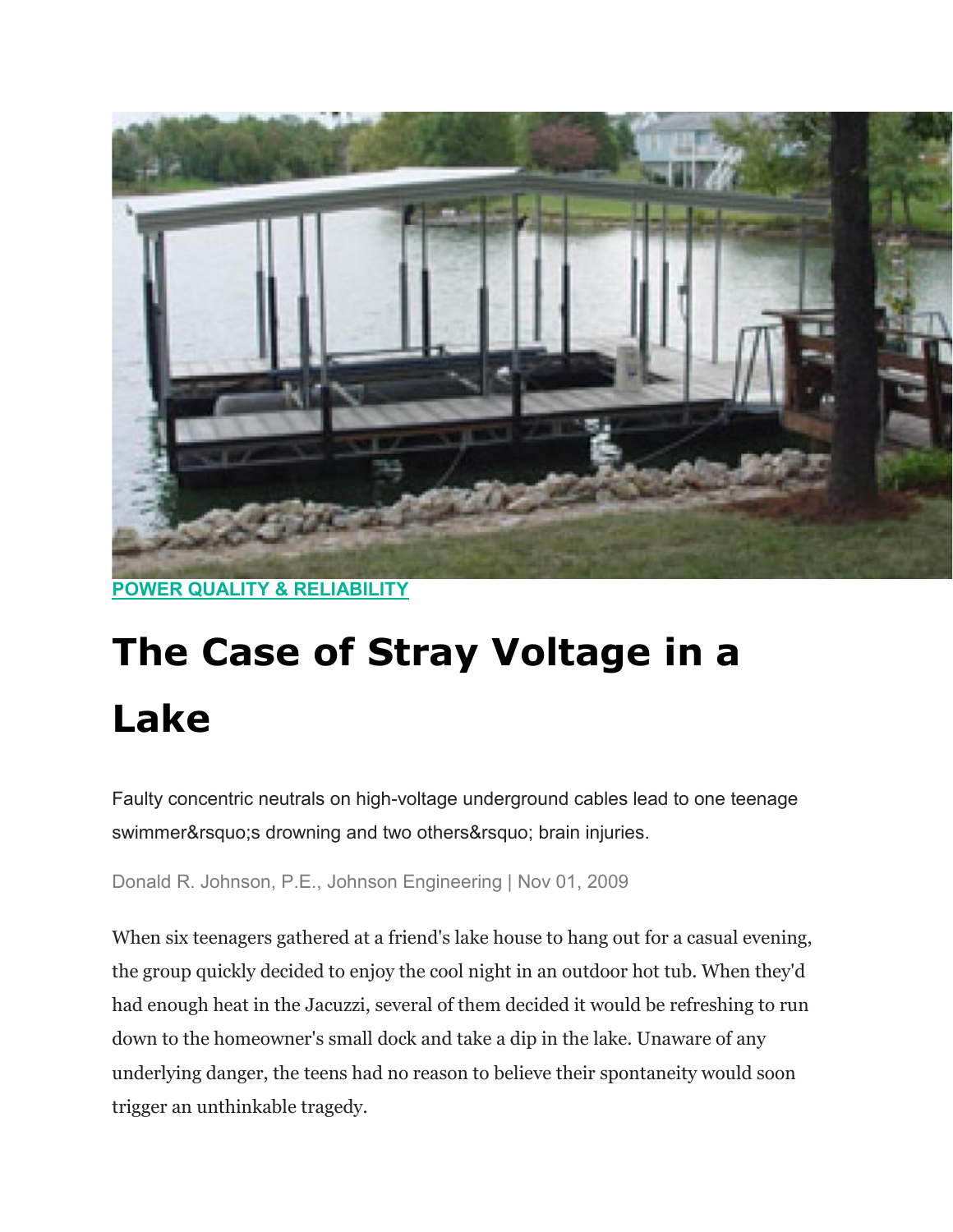# **The accident**

After swimming near the dock for several minutes, the teenagers began to notice a strange sensation — what would later be identified as electric current flowing through their bodies. One boy, who experienced the phenomena, recalls being unable to swim, sinking in the water as he lost muscle control.

Seeing the swimmers' plight, the remaining teenagers standing on the dock called to the adults in the house for help. Several of them came running out, called 911, and dove into the water, trying to retrieve the kids who were underwater. (*Note*: It was determined later during testing that the currents in the water were intermittent, thus not causing any harm to the adults.) After multiple dives, the adults retrieved the two boys and one girl who had been submerged for some time.

CPR was immediately administered, until the paramedics arrived. At the hospital, one boy was pronounced dead (cause of death was drowning), and the other two received brain damage due to lack of oxygen caused by the near-drowning experience.

## **The investigation**

After the accident, the first thought by many at the scene was that the dock wiring was somehow faulty, which, in turn, had caused the electric current to flow through the water. Tasked with determining the cause of the electric current in the lake water, I was retained as a professional electrical engineer by the attorneys representing the plaintiffs (parties who filed suit against the electric utility and others).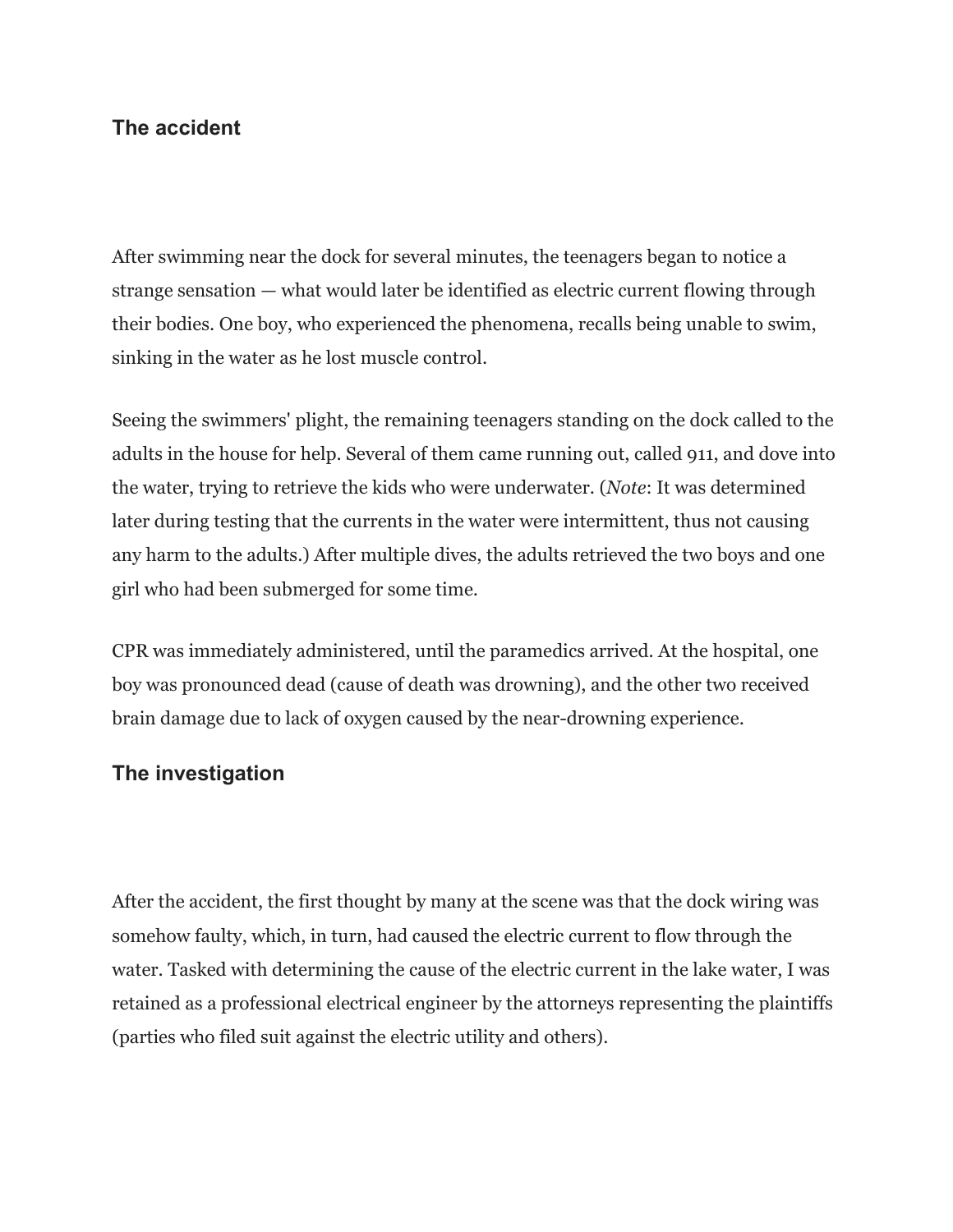After numerous investigations by myself and other experts, we concluded that the dock wiring was not the cause of the electric currents in the lake water (**Photo 1**). However, I later discovered that the electric utility had major corrosion problems with the bare concentric neutrals of its high-voltage underground cables, which were buried under and around the lake where the accident occurred. To get a better idea of what a cable with a good and bad concentric neutral looks like, see **Photo 2**. Although these shots come from another case — one in which the corroded neutrals caused a dairy farmer to lose many cows to disease/death as well as suffer significant loss of milk production in the remaining cows — they clearly demonstrate the difference between normal and deteriorated products.

Up to nine years prior to the accident, the electric utility realized through concentric neutral testing procedures that the bare concentric neutrals were in a serious state of deterioration throughout the lake area and housing subdivision around the lake. Despite this discovery, the electric utility did not take immediate steps to fix the problem. Instead, it began a multi-year program of replacing the bare concentric neutral cables with new jacketed concentric neutral cables in the area. However, due to difficulty in installing new cable in two particular sections of underground cable under and around the lake, these sections were not replaced.

It turned out that these two particular sections of cable were the primary paths for the neutral current return for the entire lake area subdivision back to the electric utility substation source. This meant that the electrical load within the subdivision was essentially on an "island" in terms of an adequate return current path. Because of this island effect, the currents took the least-resistant path into the lake water heading to the dock — a structure that was more than adequately grounded to the electric utility system overhead neutral, which was then tied directly to the utility substation source.

To verify the above scenario, we completed numerous on-site tests. During one visit, we installed a recording multimeter at the dock where the accident occurred, leaving it to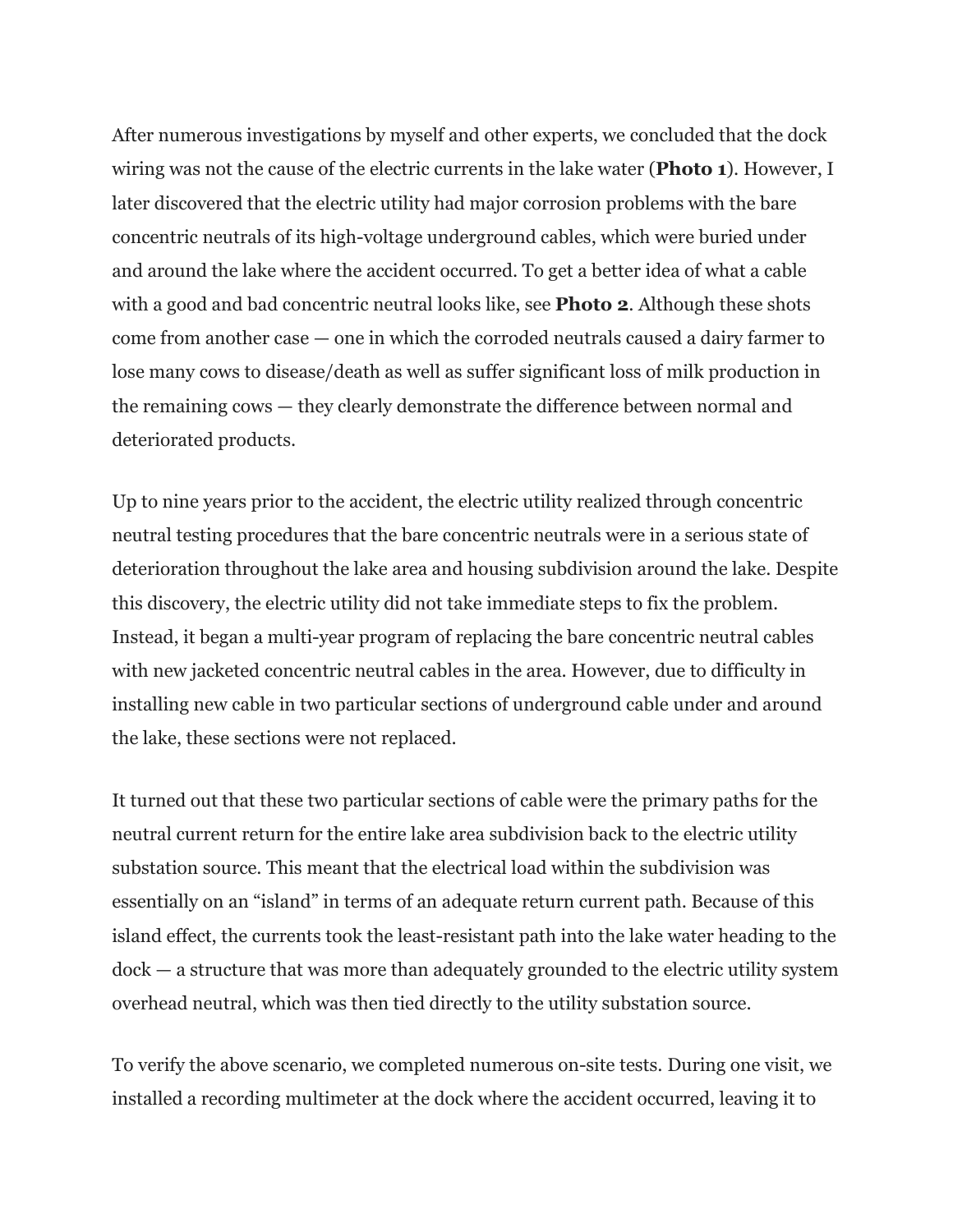record for eight to 10 consecutive days. (The wiring to the dock was totally disconnected and removed during this time.) The voltages were recorded by placing a ground rod off the end of the dock into the lake water where one meter probe was attached. The other probe was attached to the house ground, which was, in turn, attached to the electric utility ground. A 500-ohm shunt resistor was included in the voltage measuring circuit. The currents were measured using the same technique without the 500-ohm resistor in the testing circuit.

The results of the testing indicated that both the voltage and current levels followed the electric loads of the utility in that the measured peaks were at the highest levels during the morning and evening hours. (*Note:* The accident occurred during the evening hours when electric loads were at their highest.) In addition, the frequency of all voltage and current measurements were measured at 60 Hz, a direct indication that the electric utility was the source of these measured voltages and currents. The highest currents measured during this test period reached 0.5A, and the highest voltage reached 6.2V.

During another site visit — with the electric utility present to allow access to their underground cable junction enclosures — numerous readings were conducted to measure the current on both the underground electric utility energized phase conductors and the concentric neutrals. Voltage measurements were also taken from the ground system in the enclosures to a remote ground. In one particular section (right near the lake), the neutral current on the concentric neutral was less than one-tenth of an ampere, whereas the energized phase current was in excess of 6A. Obviously, the remainder of the return current was flowing through the earth and, in this case, the lake water. In addition, the voltage measured from these same junction enclosures was in excess of 7V to a remote ground test point. These measurements were a clear indication that the concentric neutrals on these underground sections were likely absent due to corrosion.

#### **The findings**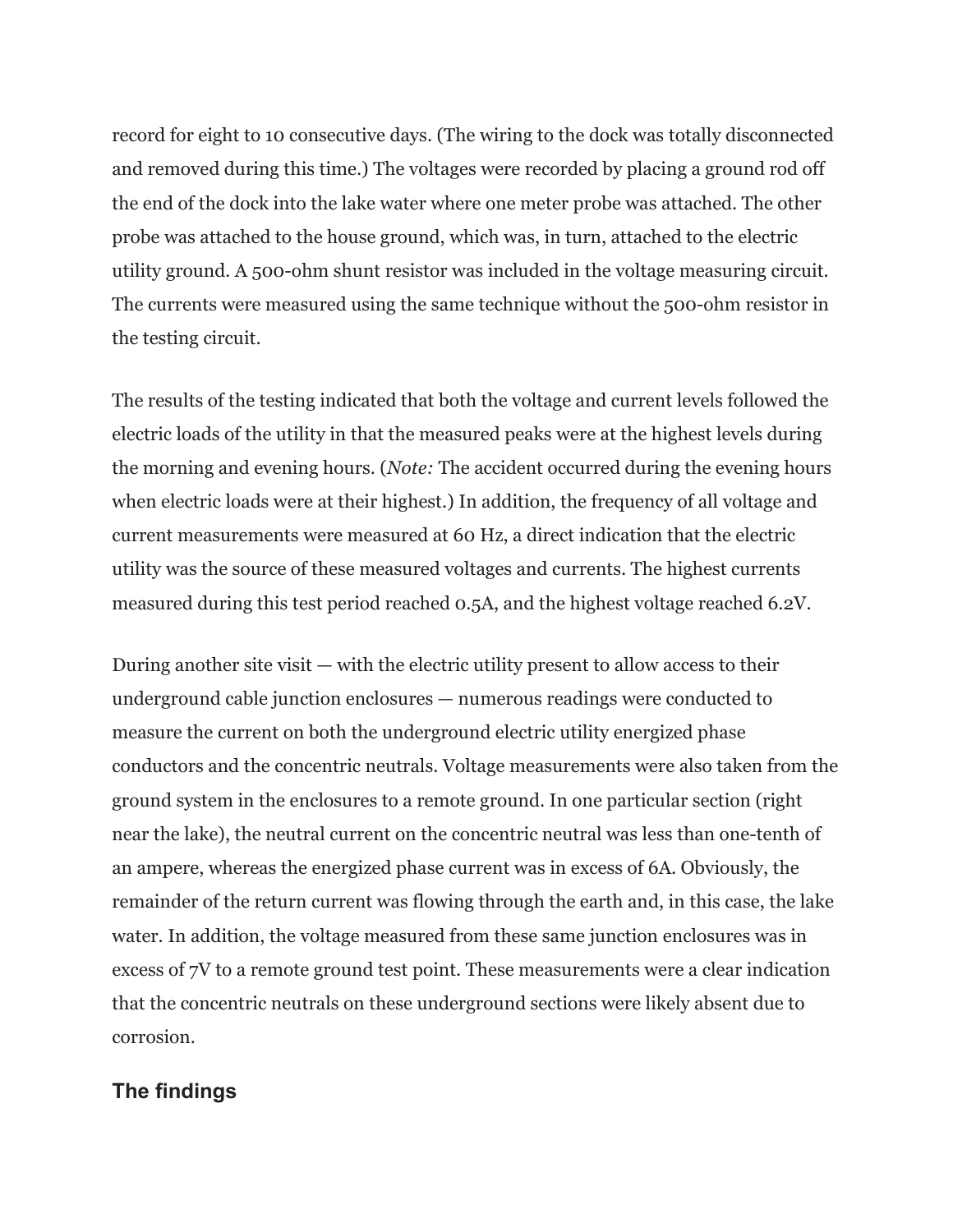Using an assumed human body resistance of 300 ohms when immersed in fresh water — and assuming a current range through the human body where muscle control is lost in the range of 6mA to 30mA — and applying Ohm's law, the voltage necessary to cause a drowning in fresh water is in the range of 1.8V to 9V, 60 Hz AC. The above testing results show that the necessary voltage and current levels were at a level well within the range to cause the drowning and near-drowning of the victims.

After going to trial, a jury awarded the plaintiffs a total judgment of \$2,325,000. No appeal was filed by the electric utility defendant.

## Demonstrating the dramatic effects of stray voltage (**Unwanted Voltage**

**Uncovered** on page 10) in a wet environment, this case serves as a reminder to all electric utilities about the importance of being vigilant in maintaining their distribution systems — in order to keep stray voltages at extremely low levels, levels that do not pose a danger to humans or animals. As electric loads continue to increase across the nation, many experts are even encouraging electric utilities to modify their distribution systems so that the earth is not used as a current-carrying medium.

*Johnson, P.E., is president of Johnson Engineering, Afton, Wyo. He can be reached at*[donjohn@silverstar.com.](mailto:donjohn@silverstar.com)

# **Sidebar: Unwanted Voltage Uncovered**

Stray voltage is a popular term resulting from electrical currents flowing through the earth or other conductive surfaces not normally expected to carry electric currents. Small amounts of electric currents traveling through the earth are prevalent throughout the nation, primarily due to electric utilities using the earth as a grounding medium for grounded wye distribution systems.